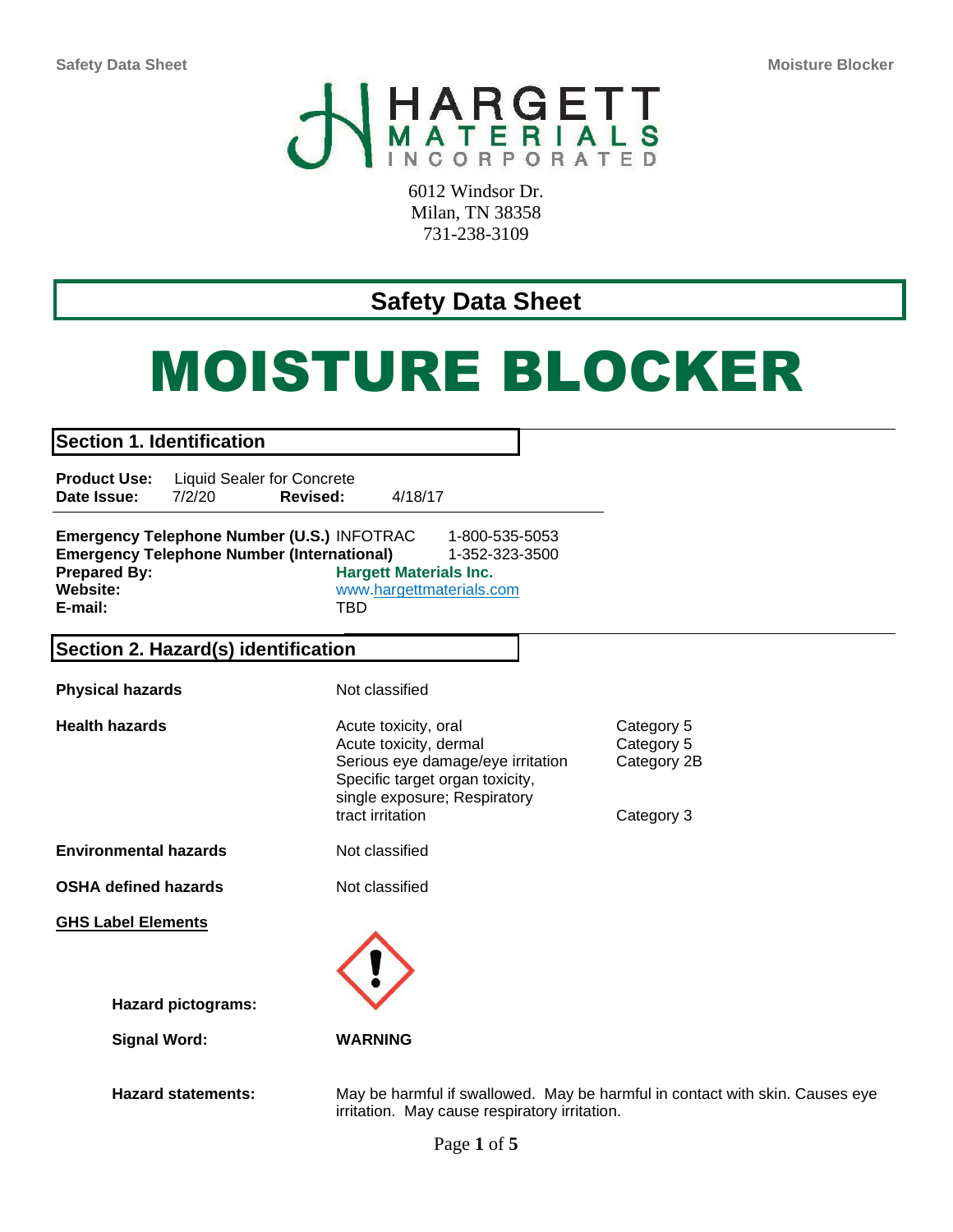#### **Precautionary statement**

| <b>Prevention:</b>                                 | Wash hands, face and exposed skin thoroughly after handling. Avoid breathing<br>mist, or spray. Use only outdoors or in a well-ventilated area.                                                                                                                                                                                                                      |
|----------------------------------------------------|----------------------------------------------------------------------------------------------------------------------------------------------------------------------------------------------------------------------------------------------------------------------------------------------------------------------------------------------------------------------|
| <b>Response:</b>                                   | IF ON SKIN: wash with plenty of water. IF IN EYES: Rinse cautiously with water<br>for several minutes. Remove contact lenses if present and easy to do - continue<br>rinsing. IF eye irritation persists: Get medical attention. IF INHALED: Remove<br>person to fresh air and keep comfortable for breathing. Call a POISON CENTER<br>or doctor if you feel unwell. |
| Storage:<br>Disposal:                              | Store in a well-ventilated place. Keep container tightly closed. Store locked up.<br>Dispose of container in accordance with local, state, and federal regulations.                                                                                                                                                                                                  |
| <b>Hazards Not Otherwise:</b><br><b>Classified</b> | None known                                                                                                                                                                                                                                                                                                                                                           |
| <b>Supplemental information</b>                    | None                                                                                                                                                                                                                                                                                                                                                                 |

# **Section 3. Composition/Information on Ingredients**

#### **Mixtures**

#### **1. POTASSIUM SILICATE**

|    | Concentration          | < 20%                                                                                                                                                             |
|----|------------------------|-------------------------------------------------------------------------------------------------------------------------------------------------------------------|
|    | Other names/synonyms:  | ps7; kasil; kasil6; pyramid120; Potssium silicate; soluble potash glass;<br>POTASSIUM SILICATE; SILICATE, POTASSIUM; potash water glass;<br>potassium water glass |
|    | $EC$ no:               | 233-001-1                                                                                                                                                         |
|    | CAS no:                | 1312-76-1                                                                                                                                                         |
|    |                        | May be harmful if swallowed<br>May cause skin irritation<br>May cause serious eye irritation<br>May cause respiratory irritation                                  |
| 2. | <b>DEIONIZED WATER</b> |                                                                                                                                                                   |
|    | Concentration          | $< 80\%$                                                                                                                                                          |
|    | Other names/synonyms:  | Water                                                                                                                                                             |
|    | FO                     |                                                                                                                                                                   |

| EC no:  | 231-791-12 |
|---------|------------|
| CAS no: | 7732-18-5  |
|         |            |

THE IDENTITY OF OTHER INDIVIDUAL COMPONENTS OF THIS PRODUCT IS PROPRIETARY INFORMATION AND REGARDED AS A TRADE SECRET.

THIS PRODUCT IS NOT CONSIDERED TO BE OR TO CONTAIN HAZARDOUS CHEMICALS BASED ON EVALUATIONS MADE BY OUR COMPANY UNDER THE OSHA HAZARD COMMUNICATION STANDARD, 29 CFR 1910.1200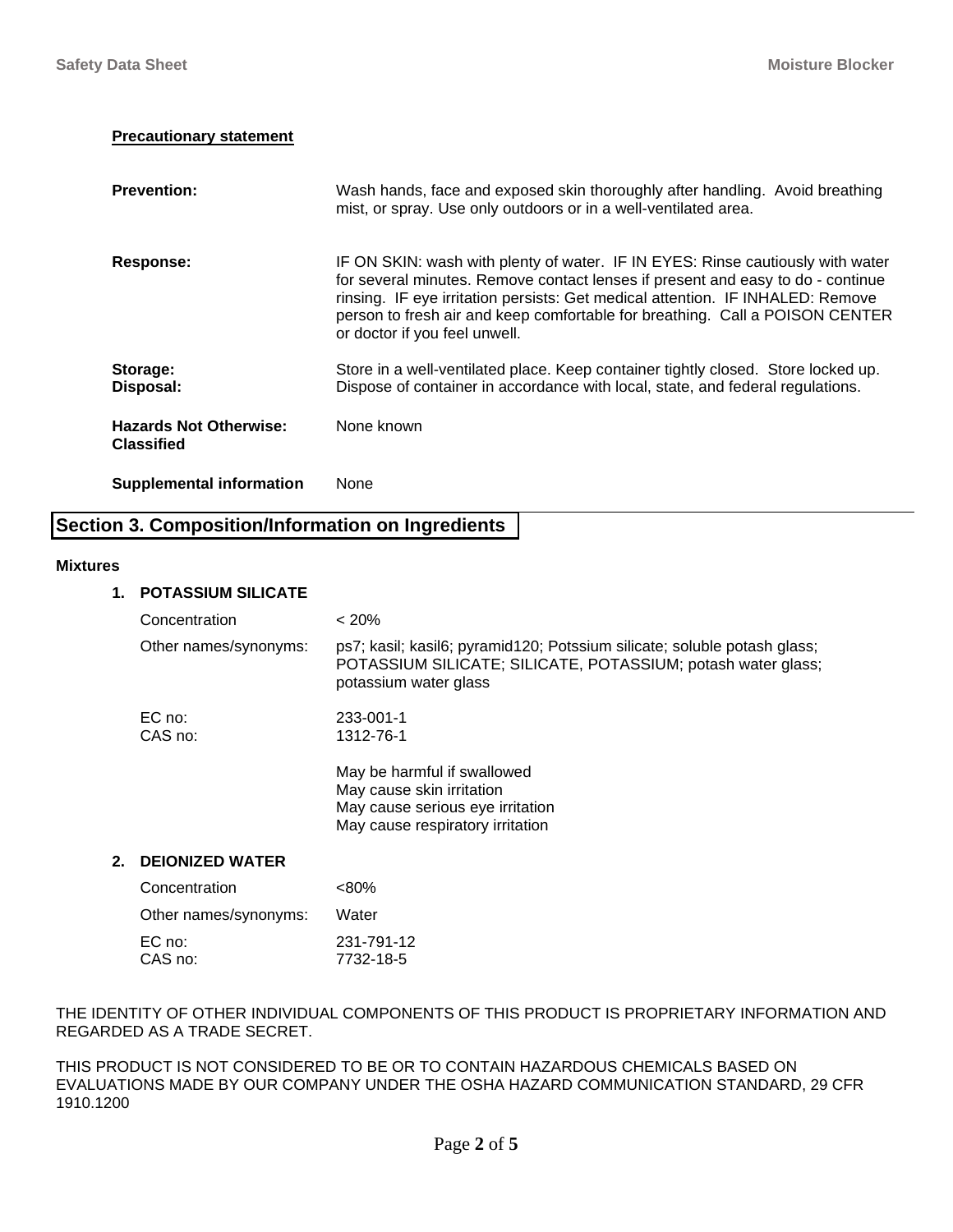#### **Section 4. First Aid Measures**

| <b>Eye Contact</b>  | Immediately flush eyes with plenty of water. Check for and remove any contact lenses.<br>Continue to rinse for at least 10 minutes. Get medical attention if necessary.                                                                                                                                                                                                                                  |
|---------------------|----------------------------------------------------------------------------------------------------------------------------------------------------------------------------------------------------------------------------------------------------------------------------------------------------------------------------------------------------------------------------------------------------------|
| <b>Skin Contact</b> | Flush contaminated skin with plenty of water. Remove contaminated clothing and shoes.<br>Get medical attention if irritation develops.                                                                                                                                                                                                                                                                   |
| <b>Inhalation</b>   | Move exposed person to fresh air. If not breathing, give artificial respiration. If breathing<br>is difficult, give oxygen. Get medical attention immediately.                                                                                                                                                                                                                                           |
| Ingestion           | Do not induce vomiting unless directed to do so by medical personnel. Dilute with large<br>amounts of water and weak vinegar or orange juice. If vomiting occurs, the head should<br>be kept low so that vomit does not enter the lungs. If affected person is conscious, give<br>plenty of water to drink. Never give anything by mouth to an unconscious person. Get<br>medical attention immediately. |

#### **Section 5. Fire Fighting Measures**

| <b>Flash Point</b>              | <b>NONE</b>                                                   |
|---------------------------------|---------------------------------------------------------------|
| <b>Flammable Limits</b>         | N/A                                                           |
| <b>Flammability</b>             | Non-Flammable                                                 |
| Fire hazard                     | <b>None</b>                                                   |
| <b>Fire-Fighting Procedures</b> | Use an extinguishing agent suitable for the surrounding fire. |

#### **Section 6. Accidental Release Measures**

| <b>Spills</b>          | Put on appropriate personal protective equipment (see section 8). Dilute with more water |  |
|------------------------|------------------------------------------------------------------------------------------|--|
|                        | and mop up if water soluble or absorb with an inert dry material and place in an         |  |
|                        | appropriate waste disposal container. Absorbent materials such as sawdust, vermiculite   |  |
|                        | or sand may also be used to clean a small spill.                                         |  |
| <b>Disposal Method</b> | Dispose of in accordance with state, federal, or local Regulations.                      |  |

#### **Section 7. Handling and Storage**

| <b>Handling</b> | Put on appropriate personal protective equipment (see section 8). Avoid contact with<br>eyes, skin and clothing. Do not breathe vapor or mist. Do not ingest. Do not reuse<br>container. Wash thoroughly after handling.                                                              |
|-----------------|---------------------------------------------------------------------------------------------------------------------------------------------------------------------------------------------------------------------------------------------------------------------------------------|
| <b>Storage</b>  | Store in original container protected from direct sunlight in a dry, cool and well-ventilated<br>area, away from incompatible materials (see section 10) and food and drink. Store<br>between the following temperatures: $40^{\circ}F - 120^{\circ}F (4.4^{\circ}C - 49^{\circ}C)$ . |

#### **Keep out of the reach of children.**

# **Section 8. Exposure Controls/Personal Protection**

**Control parameters**: N/A

**Exposure controls:** As the use of adequate technical equipment must always take priority over personal protection equipment, make sure that the workplace is well ventilated. Personal protection is indicated below. HANDLING PROTECTION: Protect hands with work gloves, such as those with PVC, neoprene, nitrile or equivalent. Gloves' limit depends on the duration of exposure. EYE PROTECTION: Wear protective goggles.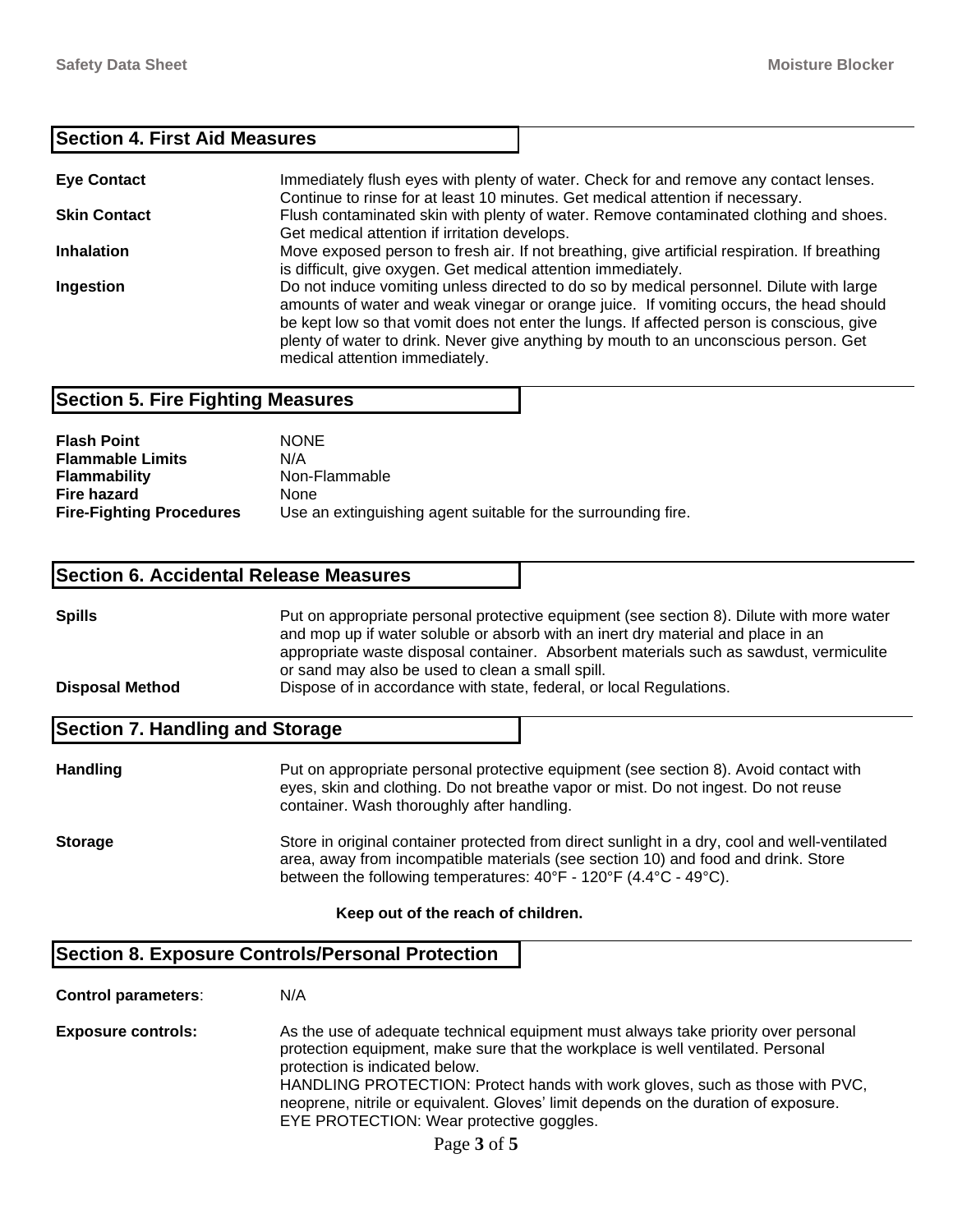SKIN PROTECTION: Wear long sleeves, pants, and safe footwear to avoid skin irritation. Wash body with soap and water if there is prolonged exposure.

RESPIRATORY PROTECTION: Use with adequate ventilation. A respirator is not needed under normal and intended conditions of product use.

#### **Personal Protection**



**Eyes** Safety Goggles.

**Body Recommended: Neoprene gloves. Rubber gloves. Nitrile gloves.** Next provide Recommended: Neoprene gloves. Nitrile gloves. **Respiratory** Use with adequate ventilation. A respirator is not needed under normal and intended conditions of product use.

# **Section 9. Physical and Chemical Properties**

| <b>Boiling Point:</b>          | $212^{\circ}F$        |
|--------------------------------|-----------------------|
| <b>Vapor Pressure:</b>         | N/A                   |
| Solubility in water:           | Complete              |
| <b>Specific Gravity:</b>       | 1.094                 |
| PH (1% solution):              | 8.96                  |
| <b>Appearance &amp; Color:</b> | Clear liquid- No odor |

# **Section 10. Stability and Reactivity**

| <b>Chemical Stability:</b>               | Stable  |
|------------------------------------------|---------|
| <b>Materials to Avoid:</b>               | Do not  |
| <b>Hazardous Polymerization:</b>         | Will nc |
| <b>Hazardous Decomposition Products:</b> | None    |

Do not mix with other chemicals **Will not occur** 

# **Section 11. Toxicological Information**

**Information on Effects:** Acute effects: stinging eyes. Contact with skin may cause: irritation, erythema, edema, dryness and chapped skin. Vapor inhalation may slightly irritate the upper respiratory tract. Ingestion may cause stomach pain, nausea and sickness.

#### **Toxicity**

**Persistence and degradability** No data available. **Bio accumulative potential** No data available. **Mobility in soil** No data available. **Results of PBT and vPvB assessment** No data available. **Other adverse effects** No data available.

#### **Section 12. Ecological Information**

**Environmental Effects:** No known significant effects or critical hazards.

Aquatic Eco-toxicity: Not available.